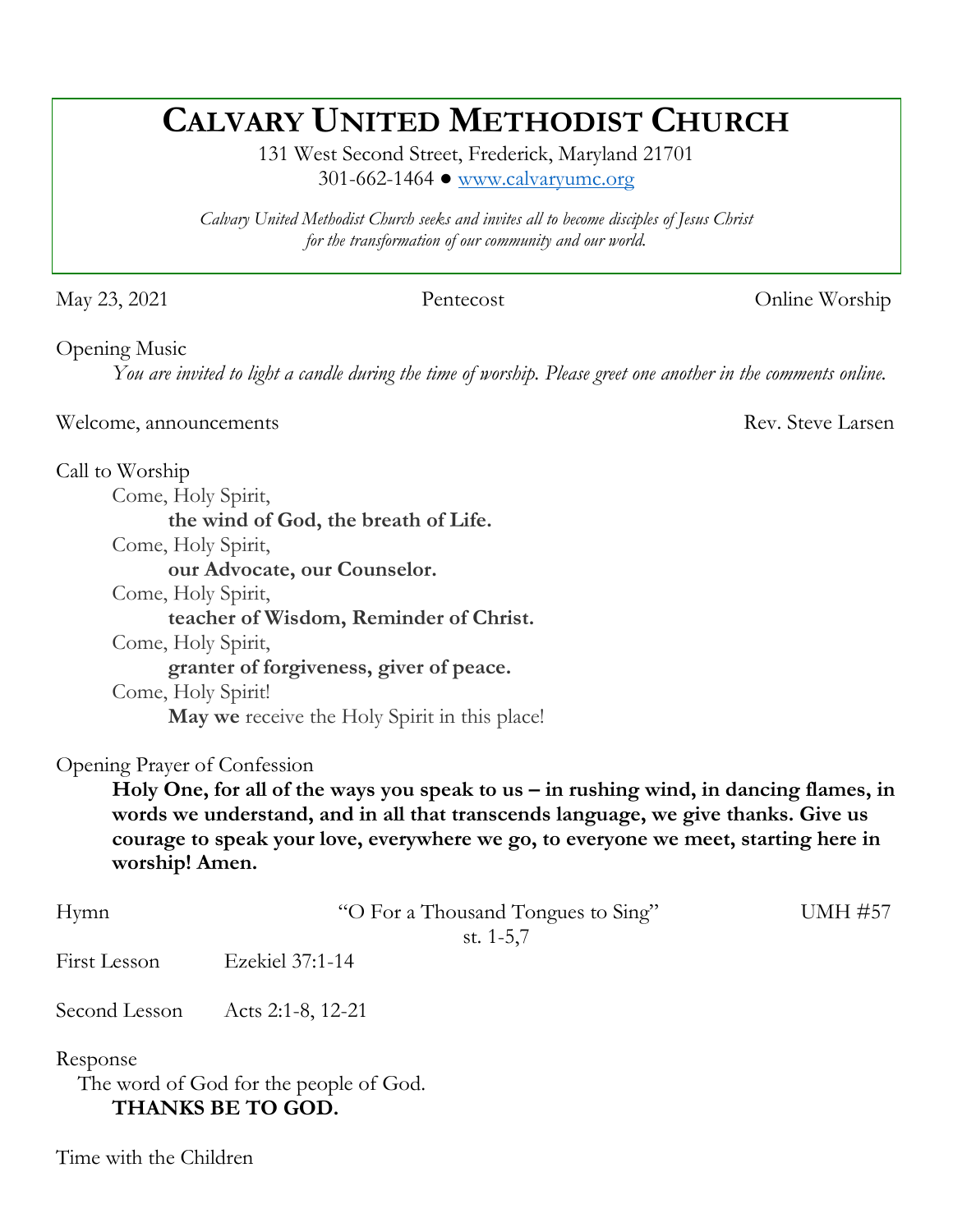Sermon Spirit Poured Out Rev. Shannon Sullivan  *A Sermon in the series When the Spirit Moves*

Pastoral Prayer Rev. Steve Larsen

The Lord's Prayer

**Our Father, who art in heaven, hallowed be thy name. thy kingdom come, thy will be done on earth as it is in heaven. Give us this day our daily bread. And forgive us our trespasses as we forgive those who trespass against us. And lead us not into temptation, but deliver us from evil. For thine is the kingdom, and the power and the glory, forever. Amen.**

#### **Offering**

*Although we are not able to put our contributions in the offering plate, there are other ways that we can give. Checks can be sent to the church office at 131 West 2nd St, Frederick, MD 21701. Online payments can be made easily and securely by going to the church website and clicking on the "Donate" button to find several options.* 

Offertory "Shine, Jesus, Shine" Graham Kendrick AGAPE Doxology Prayer of Dedication Hymn "Spirit of God, Descend Upon My Heart" UMH #500 Benediction

Organ Voluntary

 $\overline{\phantom{a}}$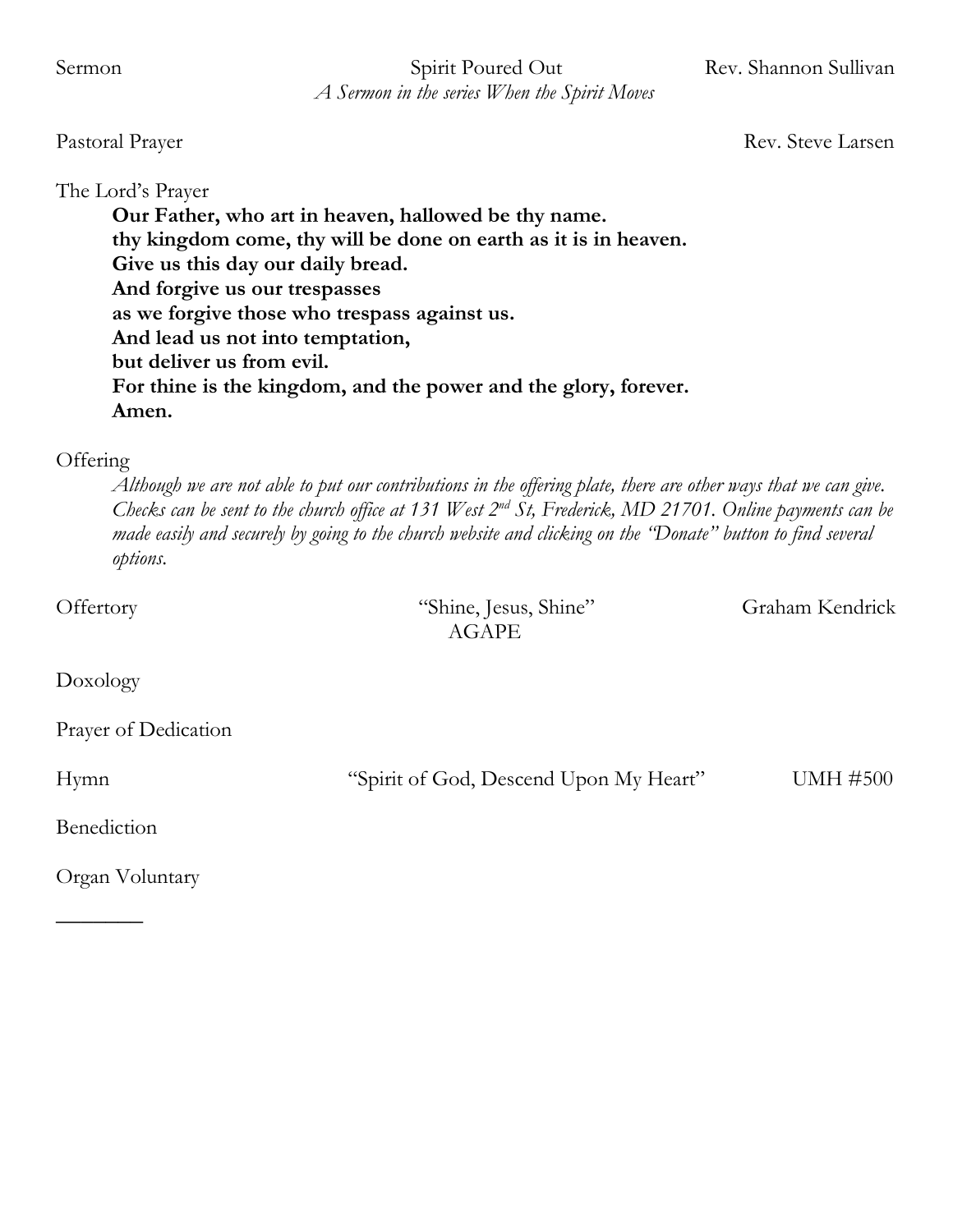*The Call to Worship is adapted from Joanna Harader and posted on Spacious Faith. https://spaciousfaith.com/, reposted: https://re-worship.blogspot.com/2017/05/call-to-worship-for-pentecost.html. The Opening Prayer is adapted from Joanna Harader, posted on Practicing Families. [http://practicingfamilies.com/.](http://practicingfamilies.com/) Reposted: [https://re-worship.blogspot.com/2014/06/intergenerational-prayer-for](https://re-worship.blogspot.com/2014/06/intergenerational-prayer-for-pentecost.html)[pentecost.html](https://re-worship.blogspot.com/2014/06/intergenerational-prayer-for-pentecost.html)*

In need of a pastoral call, a prayer, or just someone to talk to? Call one of your pastors! Rev. Steve Larsen at 301-848-8216 or Rev Shannon Sullivan at 410-937-8835.

# **Looking for other ways to connect with your Calvary family?**

Join our Facebook group where you can share prayer concerns and connect with church members and friends. Join here: [https://www.facebook.com/groups/212630313297563/.](https://www.facebook.com/groups/212630313297563/)

Telephone one another. If you need a directory, let us know or click on "MyCalvary" on our website: [www.calvaryumc.org.](http://www.calvaryumc.org/)

**Our Women's Ministry Gratitude Group** on Facebook is another place you can join us. We share daily gratitude and joys, daily prayer requests, and share inspirational messages. All are welcome.<https://www.facebook.com/groups/783900735353923/>

**The Asbury Class** is meeting through Zoom Sunday mornings at 10:00 a.m. Here are the details, shared by class leader Pat Herber: We encourage folks to have their bibles available. We invite and welcome anyone to join us, please contact Pat Herber at  $\frac{pkherber(\partial gmail.com)}{pkner(\partial gmail.com)}$  for log in information.

**Our Children's Sunday School** program happens every Sunday morning with a short Zoom Story Time led by Rev. Shannon Sullivan and our Children's Sunday School leaders. If you are not already part of this group, email Christy Mossburg for details at [christy@calvaryumc.org.](mailto:christy@calvaryumc.org)

## **Church Scholarship**

Each year the church provides scholarships to students in the congregation pursuing higher education in 2021-2022. See the church website, [www.calvaryumc.org,](http://www.calvaryumc.org/) click the News, then Scholarship for the application and information about the scholarship process. Applications are "live" starting April 1, 2021. Applications are due to the church office by **June 1, 2021.**



**Sunday, June 6 at 11:00 am** on the Calvary playground join us for our weekly Story Time with Pastor Shannon LIVE and in-person. Visit with your friends and take some time to play on the playground.